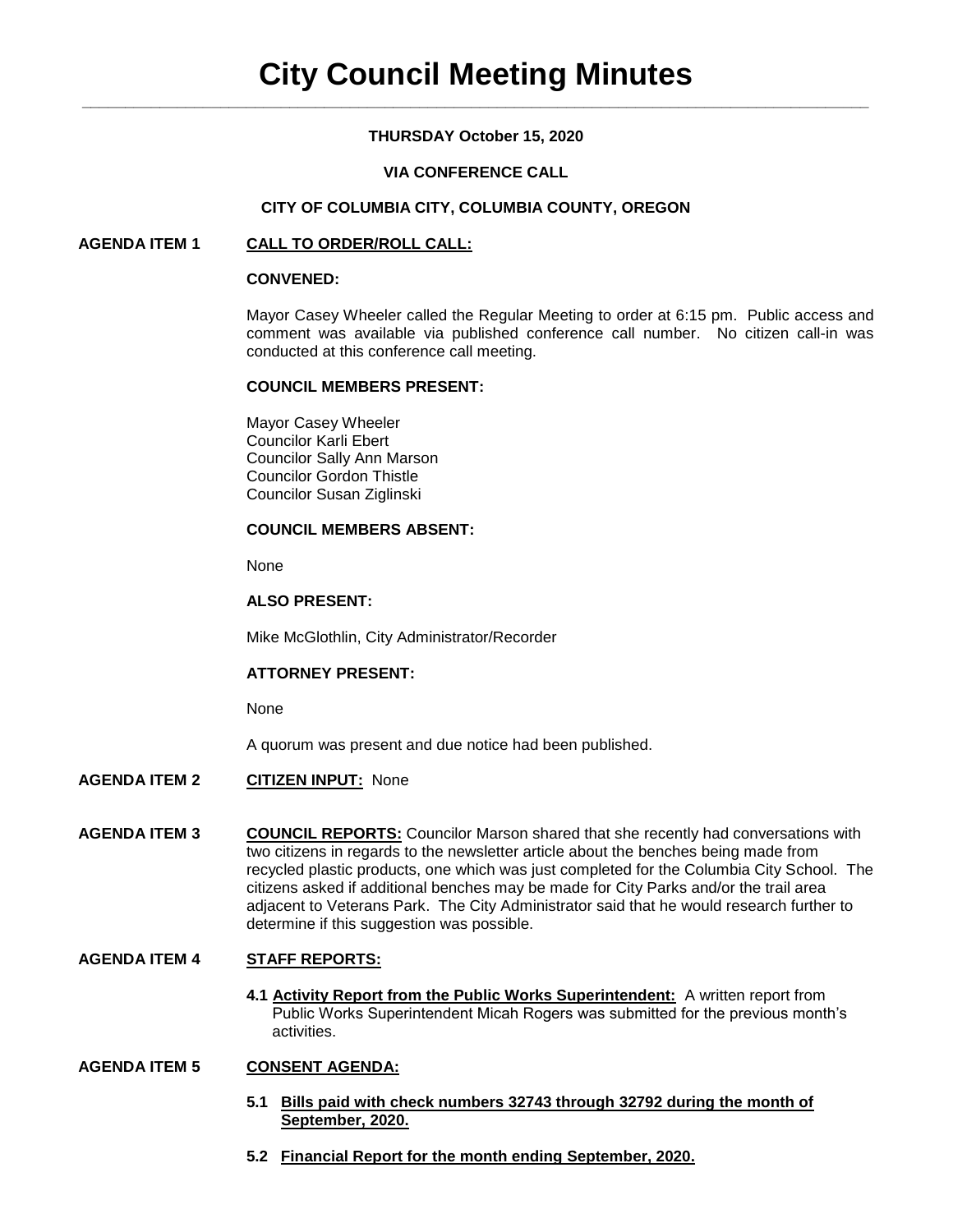## **5.3 Minutes of the September 17, 2020 Regular City Council Meeting.**

### **AGENDA ITEM 6 UNFINISHED BUSINESS:**

**6.1 Second Reading of Council Bill 20-905: An Ordinance Amending Ordinance No. 03-586-O, the Columbia City Development Code, Chapter 7.60 (C) Commercial Zone.**

SECOND READING OF COUNCIL BILL 20-905 WAS CONDUCTED BY COUNCIL. MOVED (MARSON), SECONDED (ZIGLINSKI) AND APPROVED UNANIMOUSLY TO APPROVE COUNCIL BILL 20-905.

### **AGENDA ITEM 7 NEW BUSINESS:**

**7.1 Ratification of an Intergovernmental Agreement (IGA) between the Lane Council of Governments (LCOG) and the City of Columbia City, as signed by the City Administrator, regarding technical assistance for the City's ePermitting Program.**

MOVED (THISTLE), SECONDED (MARSON), AND APPROVED UNANIMOUSLY TO RATIFY THE IGA AS SIGNED BY THE CITY ADMINISTRATOR.

**7.2 Council Bill 20-907: A Resolution Amending Ordinance No. 03-588-O; An Ordinance Prohibiting Outdoor Burning; Providing Exemptions; Establishing Penalties.**

MOVED (ZIGLINSKI), SECONDED (THISTLE), AND APPROVED UNANIMOUSLY TO APPROVE COUNCIL BILL 20-907.

**7.3 Review and receipt of letter from Paulette Lichatowich, President of the Friends of the Columbia City Community Library.**

LETTER WAS RECEIVED AND REVIEWED BY COUNCIL.

**7.4 Review and approval of an Application for a Portable Basketball Hoop in Right of-Way (ROW) Permit, as submitted by Faye Rehse of 2025 5th Street.** 

MOVED (MARSON), SECONDED (ZIGLINSKI), AND APPROVED UNANIMOUSLY TO APPROVE THE PERMIT AS SUBMITTED.

**7.5 Council Bill 20-908: A Resolution Adopting Amendments to the City of Columbia City Personnel Policies and Procedures Manual Dated April 18, 2002.**

MOVED (MARSON), SECONDED (THISTLE), AND APPROVED UNANIMOUSLY TO APPROVE COUNCIL BILL 20-908.

**7.6 First Reading of Council Bill 20-909: An Ordinance Relating to the City's Uniform Fire Code, Adopting the 2019 State of Oregon Fire Code as Amended, and Repealing Ordinance No. 00-556-O.** 

COUNCIL CONDUCTED THE FIRST READING OF COUNCIL BILL 20-909.

**7.7 Council Bill 20-910: A Resolution Adopting Sewer Charges and Rates for the City of Columbia City In Accordance With Ordinance No. 470; Amending Resolution No. 20-1254-R.**

MOVED (MARSON), SECONDED (ZIGLINSKI), AND APPROVED UNANIMOUSLY TO APPROVE COUNCIL BILL 20-910.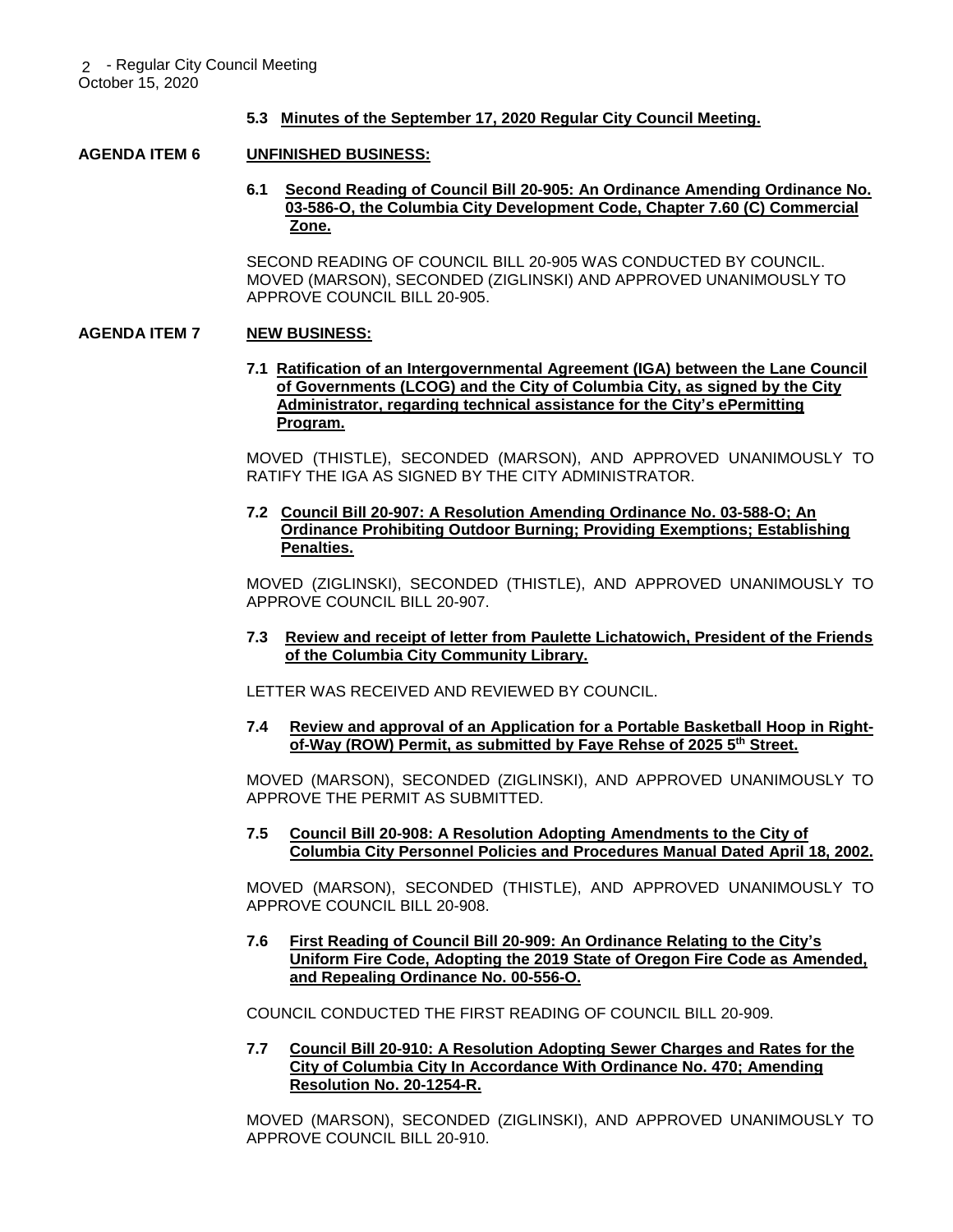**8.1** The City Administrator/Recorder and Council discussed the following issues and activities:

> Council consensus was sought and gained regarding the waiver of utility deposit fees for new customers who sign up for the auto pay billing payment program. The auto pay program would have to be maintained for one (1) year and would result in a traditional deposit being required in the event of a returned auto payment. The City would retain the right to assess late and shut-off fees under this amendment.

> Council consensus was sought and gained to establish a minimum leak credit amount of \$20.00 for water leaks identified by the City and where utility customers had repaired the identified leaks. This minimum leak credit is to be credited to the utility customers account upon receipt of repair documentation.

> Reserve Police Officer Jeromy Hasenkamp, a law enforcement veteran with 20 years of experience, has been brought on as a part-time paid Police Officer in order to fill the position vacated by Officer Rob Greisen's retirement. Officer Hasenkamp was hired in this capacity on October 1, 2020 and began with his first day of work on October 5, 2020. He will be filling an operational and investigative role for the Police Department and will also be the department's lead training officer.

> The stop sign placed at Pacific and  $5<sup>th</sup>$  Streets appears to be working in slowing traffic through this residential area. No new traffic complaints have been generated along this stretch of roadway, where citizens were concerned about the safety of pedestrians and children playing in the area.

> Research is being conducted into a potential grant funding opportunity, managed by the Oregon Department of Transportation (ODOT), for the continued development of the McBride Creek Trail System/Rivers Walk Trail. This opportunity would enable the City to begin work on Phase II of the trail at the completion of Phase I. The first phase of this project, under a grant from the Oregon Parks and Recreation Department (OPRD), is currently under engineering and scope of work planning. A letter of intent must be filed with ODOT by October 31, 2020 with subsequent grant application steps to follow. The City Administrator is currently working with the City Engineer in determining the feasibility of required project support.

## **AGENDA ITEM 9 ADJOURNMENT**

**9.1** There being no further business to come before the Council, the meeting adjourned at 6:35 pm.

APPROVED:

Casey Wheeler Mayor

\_\_\_\_\_\_\_\_\_\_\_\_\_\_\_\_\_\_\_\_\_\_\_\_\_\_\_\_\_\_\_\_\_\_\_\_\_\_\_